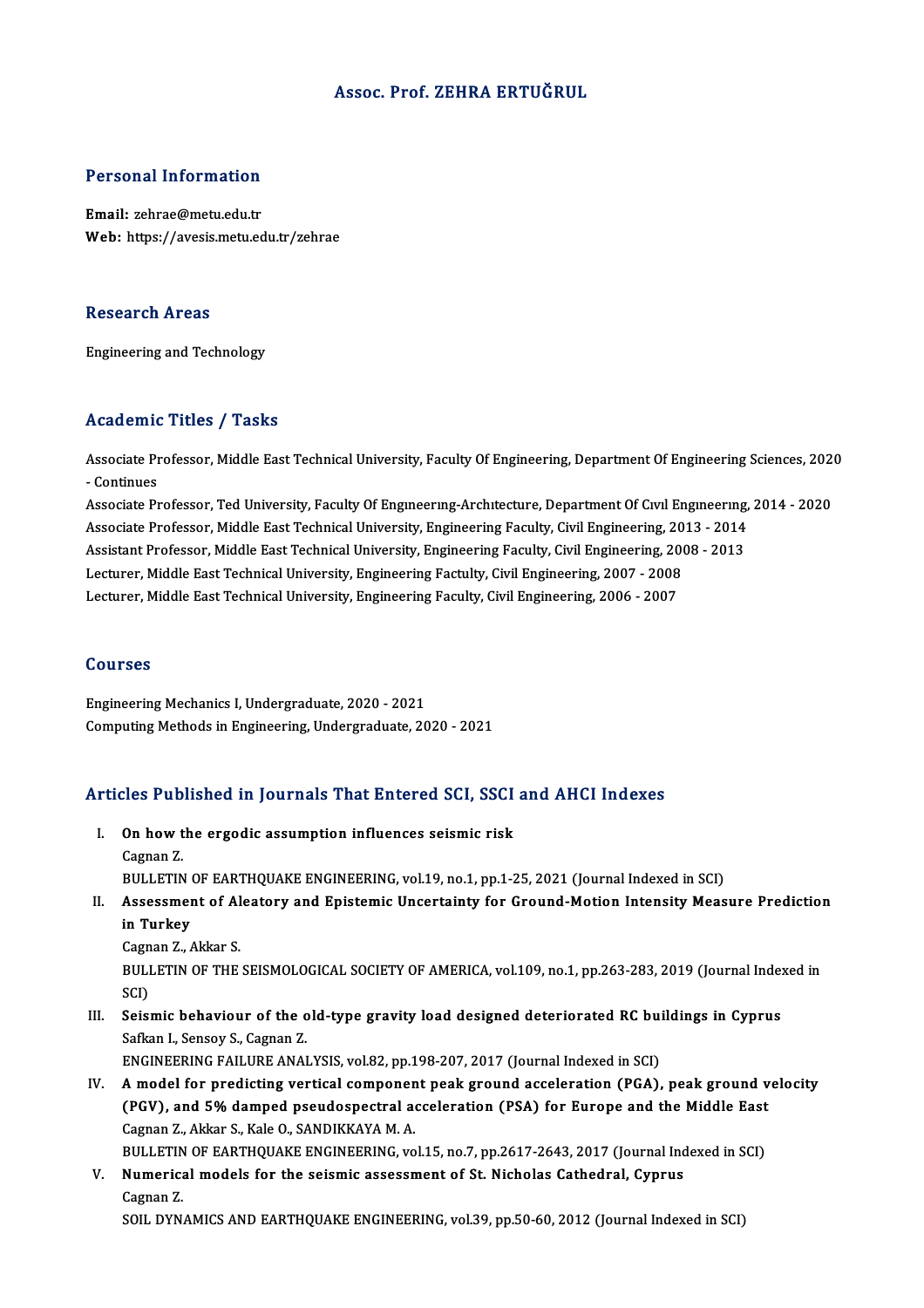VI. A Predictive Ground-Motion Model for Turkey and Its Comparison with Recent Local and Global<br>CMPEs A Predi<br>GMPEs<br>Gaman **A Predictive Ground-Motio<br>GMPEs<br>Cagnan Z., Akkar S., Guelkan P.<br>FARTHOUAVE DATA IN ENCIN** 

GMPEs<br>Cagnan Z., Akkar S., Guelkan P.<br>EARTHOUAKE DATA IN ENGINEERING SEISMOLOGY: PREDICTIVE MODELS. DATA MANAGEMENT AND Cagnan Z., Akkar S., Guelkan P.<br>EARTHQUAKE DATA IN ENGINEERING SEISMOLOGY: PREDIC<br>NETWORKS, vol.14, pp.39-52, 2011 (Journal Indexed in SCI)<br>A Local Cround Motion Prodictive Model for Turkey EARTHQUAKE DATA IN ENGINEERING SEISMOLOGY: PREDICTIVE MODELS, DATA MANAGEMENT AND<br>NETWORKS, vol.14, pp.39-52, 2011 (Journal Indexed in SCI)<br>VII. A Local Ground-Motion Predictive Model for Turkey, and Its Comparison with Ot

- NETWORKS, vol.14, pp.39-52, 2011<br>A Local Ground-Motion Predic<br>Global Ground-Motion Models<br>Akkar S. Cagnan 7 **A Local Ground-M<br>Global Ground-M<br>Akkar S., Cagnan Z.<br>PLU LETIN OF THE** 
	-

Global Ground-Motion Models<br>Akkar S., Cagnan Z.<br>BULLETIN OF THE SEISMOLOGICAL SOCIETY OF AMERICA, vol.100, no.6, pp.2978-2995, 2010 (Journal Indexed in<br>SCD Akka<br>BULI<br>SCI)<br>Bani

# SCI)<br>VIII. Rapid earthquake hazard and loss assessment for Euro-Mediterranean region

Erdik M., Sesetyan K., Demircioglu M., Hancilar U., Zulfikar C., Cakti E., Kamer Y., Yenidogan C., Tuzun C., Cagnan Z., et<br>al. Ra<br>Er<br>al. Erdik M., Sesetyan K., Demircioglu M., Hancilar U., Zulfikar C., Cakti E., Kamer<br>al.<br>ACTA GEOPHYSICA, vol.58, no.5, pp.855-892, 2010 (Journal Indexed in SCI)<br>The resently sempiled Turkish streng metien database: preliminer

al.<br>ACTA GEOPHYSICA, vol.58, no.5, pp.855-892, 2010 (Journal Indexed in SCI)<br>IX. The recently compiled Turkish strong motion database: preliminary investigation for seismological<br>nonomotors ACTA GEOPH<br>The recently<br>parameters<br>Aldra S. Corr The recently compiled Turkish strong motion database: prelip<br>parameters<br>Akkar S., Cagnan Z., Yenier E., Erdogan O., Sandikkaya M. A. , Gulkan P.<br>JOUPMAL OE SEISMOLOCY, vol.14, no.2, nn.457,479,2910 (Journal In

parameters<br>Akkar S., Cagnan Z., Yenier E., Erdogan O., Sandikkaya M. A. , Gulkan P.<br>JOURNAL OF SEISMOLOGY, vol.14, no.3, pp.457-479, 2010 (Journal Indexed in SCI)<br>Seismis begand assessment for Gunnus Akkar S., Cagnan Z., Yenier E., Erdogan O., Sa<br>JOURNAL OF SEISMOLOGY, vol.14, no.3, pp.4<br>X. Seismic hazard assessment for Cyprus

**JOURNAL OF SEISMOLO<br>Seismic hazard assess<br>Cagnan Z., TANIRCAN G.<br>JOUPNAL OF SEISMOLOG** X. Seismic hazard assessment for Cyprus<br>Cagnan Z., TANIRCAN G.<br>JOURNAL OF SEISMOLOGY, vol.14, no.2, pp.225-246, 2010 (Journal Indexed in SCI)

# XI. Development of earthquake lossmap for Europe

Cagnan Z., ŞEŞETYAN K., Zulfikar C., DEMİRCİOĞLU M. B., Kariptas C., Durukal E., Erdik M. JOURNAL OF EARTHQUAKE ENGINEERING, vol.12, pp.37-47, 2008 (Journal Indexed in SCI) Cagnan Z., ŞEŞETYAN K., Zulfikar C., DEMİRCİOĞLU M. B., Kariptas C., Durukal E., Erdik M.<br>JOURNAL OF EARTHQUAKE ENGINEERING, vol.12, pp.37-47, 2008 (Journal Indexed in SCI)<br>XII. A comparative study of European earthquake l

Strasser F. O. , Bommer J. J. , ŞEŞETYAN K., ERDİK M. Ö. , Cagnan Z., Irizarry J., Goula X., Lucantoni A., Sabetta F., Bal<br>I. E. . et al. **A compaint**<br>Strasser F<br>I. E. , et al.<br>IOUPMAI

JOURNAL OF EARTHQUAKE ENGINEERING, vol.12, pp.246-256, 2008 (Journal Indexed in SCI)

- I. E., et al.<br>JOURNAL OF EARTHQUAKE ENGINEERING, vol.12, pp.246-256, 2008 (Journal Indexe<br>XIII. Optimizing scheduling of post-earthquake electric power restoration tasks<br>X<sub>11</sub> N. Cullema S. D. Davidson B. A. Norial: L. K. JOURNAL OF EARTHQUAKE ENGINEERING, vol.12, pp.246-256, 2008 (<br>Optimizing scheduling of post-earthquake electric power rest<br>Xu N., Guikema S. D. , Davidson R. A. , Nozick L. K. , Cagnan Z., Vaziri K.<br>EARTHOUAKE ENCINEERING Xu N., Guikema S. D. , Davidson R. A. , Nozick L. K. , Cagnan Z., Vaziri K.<br>EARTHQUAKE ENGINEERING & STRUCTURAL DYNAMICS, vol.36, no.2, pp.265-284, 2007 (Journal Indexed in SCI) Xu N., Guikema S. D., Davidson R. A., Nozick L. K., Cagnan Z., Vaziri K.<br>EARTHQUAKE ENGINEERING & STRUCTURAL DYNAMICS, vol.36, no.2, pp.265-3<br>XIV. Post-earthquake restoration planning for Los Angeles electric power
- EARTHQUAKE ENGINEERING & STRUCT<br>Post-earthquake restoration planni<br>Cagnan Z., Davidson R. A. , Guikema S. D.<br>EARTHOUAKE SPECTRA, vol.22, no.2, nn Cagnan Z., Davidson R. A. , Guikema S. D.<br>EARTHQUAKE SPECTRA, vol.22, no.3, pp.589-608, 2006 (Journal Indexed in SCI)

# Articles Published in Other Journals

rticles Published in Other Journals<br>I. Discrete event simulation of the post-earthquake restoration process for electric power systems<br>ERTUČRULZ, Davidson R.A ERTUĞRUL Z., Davidson<br>ERTUĞRUL Z., Davidson R. A.<br>International Journal of Bick Discrete event simulation of the post-earthquake restoration process for electric power systems<br>ERTUĞRUL Z., Davidson R. A.<br>International Journal of Risk Assessment and Management, vol.7, no.8, pp.1138-1156, 2007 (Refereed ERTUĞRUL Z., Davidson R. A.<br>International Journal of Risk Assessment and Management, vol.7, no.8, pp.1138-1156, 2007 (Refereed Journals of<br>Other Institutions)

# Refereed Congress / Symposium Publications in Proceedings

efereed Congress / Symposium Publications in Proceedings<br>I. Advantages of industry-academia partnerships for the development of professional competences in Advantages of individual<br>Civil engineering<br>Alma O.D. Bilgin C Advantages of industry-acaden<br>civil engineering<br>Akan O. D. , Bilgin G., ERTUĞRUL Z.<br>10th International Supposium on l civil engineering<br>Akan O. D. , Bilgin G., ERTUĞRUL Z.<br>10th International Symposium on Project Approaches in Engineering Education, PAEE 2018 and 15th Active

Learning in Engineering Education Workshop, ALE 2018, Brasilia, Brazil, 28 February - 02 March 2018, vol.8,